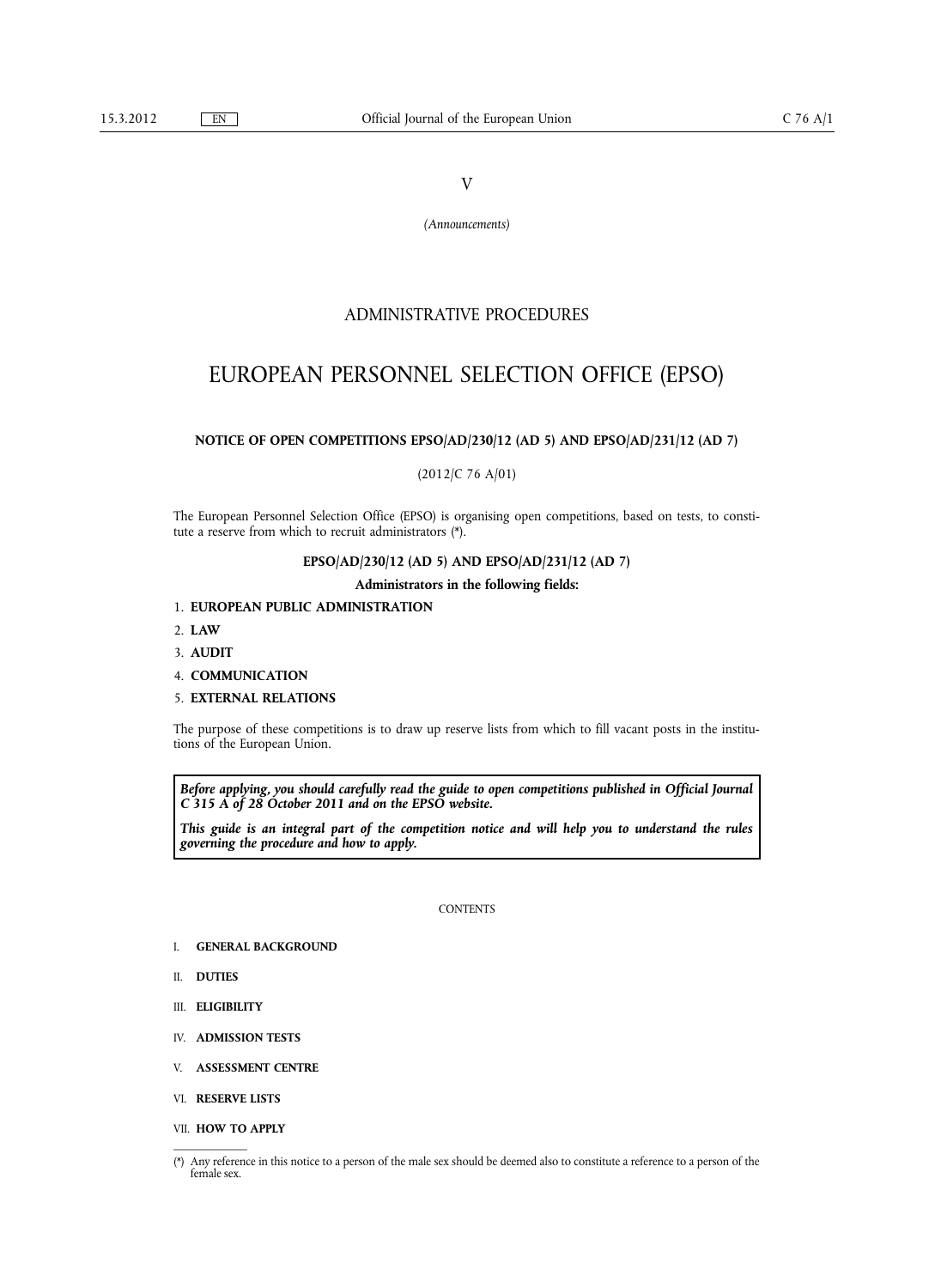## I. **GENERAL BACKGROUND**

| 1. Number of successful candi-<br>dates per competition and<br>field | $1 =$<br>$2 =$<br>$3 =$<br>$4 =$<br>$5 =$                          | AD <sub>5</sub><br>76<br>51<br>38<br>28<br>26                                                                                                                                                     | AD <sub>7</sub><br>38<br>13<br>5<br>14<br>$\overline{7}$                                                                                                                                                                                                                                                                                                                                                                                                                                                                                                                                                                                                                                                                                                                                                                                                                                                                                                                                                                                                                                                                                                                                                                                                    |
|----------------------------------------------------------------------|--------------------------------------------------------------------|---------------------------------------------------------------------------------------------------------------------------------------------------------------------------------------------------|-------------------------------------------------------------------------------------------------------------------------------------------------------------------------------------------------------------------------------------------------------------------------------------------------------------------------------------------------------------------------------------------------------------------------------------------------------------------------------------------------------------------------------------------------------------------------------------------------------------------------------------------------------------------------------------------------------------------------------------------------------------------------------------------------------------------------------------------------------------------------------------------------------------------------------------------------------------------------------------------------------------------------------------------------------------------------------------------------------------------------------------------------------------------------------------------------------------------------------------------------------------|
| 2. Remarks                                                           | However:<br>invited to the assessment centre.<br>AD 5 competition. | may apply for only one competition and only one field.<br>- if you have applied for the competition at <b>AD</b> 7 grade, and<br>sign your application to the AD 5 competition in the same field. | This notice relates to two competitions, each comprising a number of fields. You<br>You must make your choice when you apply online and you will not be able to<br>change it after you have confirmed and validated your online application form.<br>- if, in the AD 7 grade admission tests, you obtained one of the highest scores<br>in order to be invited to the next stage of the competition, and<br>- if you do not have the required qualifications for the AD 7 competition but<br>do meet the conditions for admission to the <b>AD</b> 5 competition,<br>the selection board may, with your consent (given in your online application), reas-<br>In this case, your results will be compared with the results of the candidates for<br>the AD 5 competition and, if you are one of the candidates with the highest<br>marks in the admission tests for this competition (in the selected field), you will be<br>Any reassignment will take place before you are invited to the assessment<br>centre and will be based solely on the information given in your online<br>application form. Candidates whose scores are below the threshold for the best<br>scores for the <b>AD</b> 7 competition will not be considered for reassignment to the |

## II. **DUTIES**

**AD 5** is the grade at which graduates enter an administrator's career in the European institutions. Administrators recruited at this grade can undertake, under supervision, three main types of work: policy formulation, operational delivery, and resource management. We are particularly looking for candidates with a potential for career development.

## **Grade AD 7**

Administrators recruited at this grade may, in addition to the type of work required at grade AD 5, be required to coordinate teams and supervise work.

There is a detailed description of the various fields in the Annex.

## III. **ELIGIBILITY**

**On the closing date for online applications** ( 1 ), you must fulfil all the following general and specific conditions:

1. **General conditions**

- (a) You must be a citizen of one of the Member States of the European Union.
- (b) You must enjoy your full rights as a citizen.
- (c) You must have fulfilled any obligations imposed on you by the laws on military service.
- (d) You must meet the character requirements for the duties involved.

<sup>(</sup> 1 ) An exception is made as regards diplomas for candidates who are in their final year at university (see point 2 of the Annex).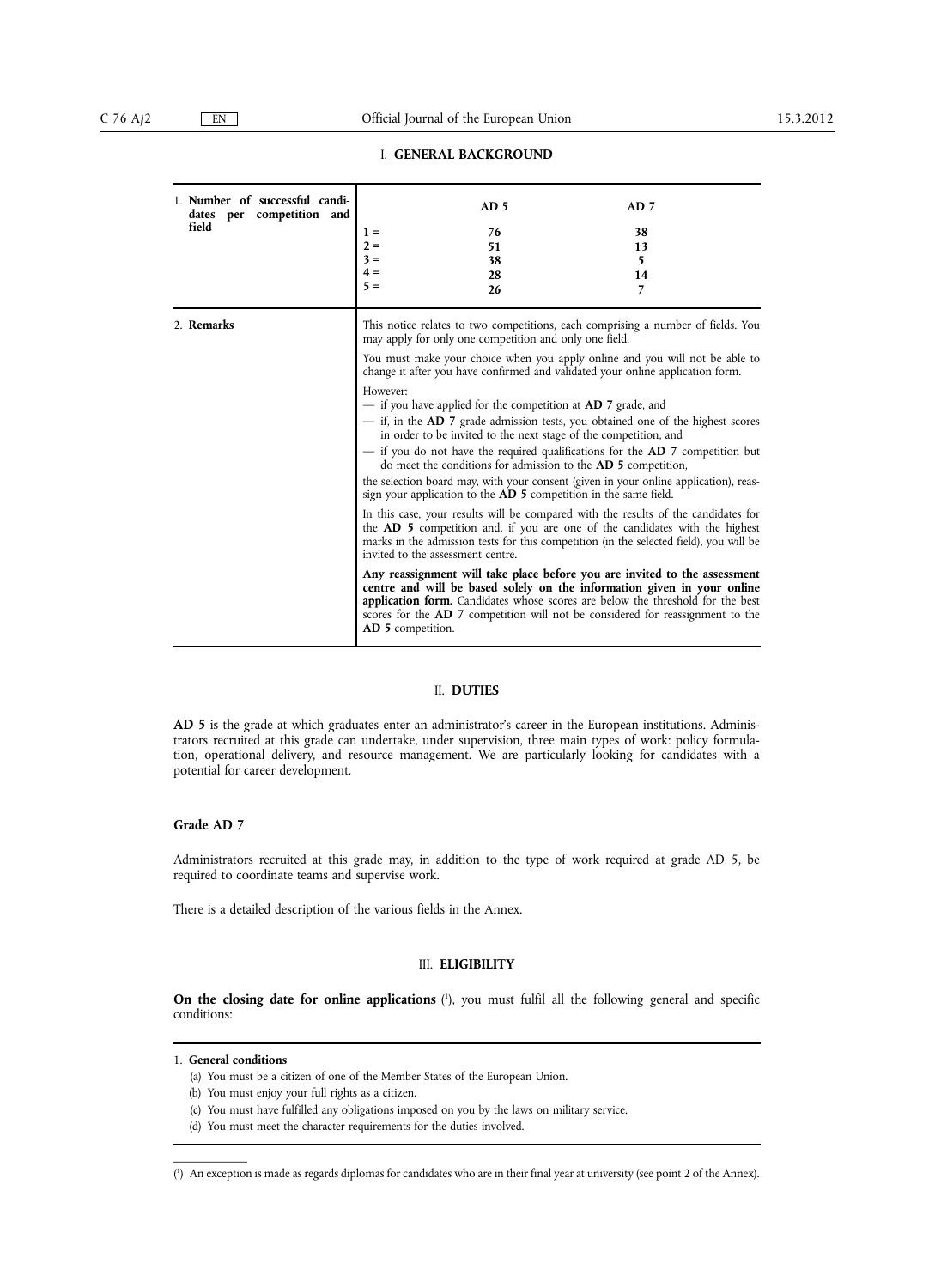## 2. **Specific conditions** 2.1. 2.2. 2.3. (a) Language 1: and (b) Language 2: **Diplomas/Qualifications** See point 2 of the Annex. **Professional experience** See point 3 of the Annex. **Knowledge of languages The official languages of the European Union are:** BG (Bulgarian) FI (Finnish) NL (Dutch)<br>CS (Czech) FR (French) PL (Polish) CS (Czech) FR (French)<br>DA (Danish) GA (Irish) DA (Danish) GA (Irish) PT (Portuguese)<br>DE (German) HU (Hungarian) RO (Romanian) DE (German)<br>
DE (German)<br>
EL (Greek)<br>
TT (Italian) EL (Greek) IT (Italian) SK (Slovak) EN (English) LT (Lithuanian) SL (Slovenian) ES (Spanish) LV (Latvian) SV (Swedish) ET (Estonian) MT (Maltese) **Main language:** A thorough knowledge of one of the official languages of the European Union. **Second language (must be different from language 1):** A satisfactory knowledge of English, French or German.

### IV. **ADMISSION TESTS**

The admission tests are organised by EPSO and you will do them on a computer. The selection board decides on the difficulty of the tests and approves their subject matter on the basis of proposals made by EPSO.

| 1. Invitation                        | You will be invited to sit the tests if you have validated your application on time (see Section<br>VII).                                                                                                                                                    |                                                               |  |
|--------------------------------------|--------------------------------------------------------------------------------------------------------------------------------------------------------------------------------------------------------------------------------------------------------------|---------------------------------------------------------------|--|
|                                      | NB:                                                                                                                                                                                                                                                          |                                                               |  |
|                                      | 1. By validating your application you declare that you meet the general and specific conditions<br>listed in Section III.<br>2. You must reserve a date to sit the tests; this <b>must</b> be done by the deadline notified to you<br>via your EPSO account. |                                                               |  |
| 2. Nature<br>and<br>marking of tests | A series of tests comprising multiple-choice questions to assess your general aptitudes and<br>competencies as regards:                                                                                                                                      |                                                               |  |
| Test (a)                             | Verbal reasoning                                                                                                                                                                                                                                             | Marking: this test will be marked out of 20.<br>Pass mark: 10 |  |
| Test (b)                             | Numerical reasoning                                                                                                                                                                                                                                          | Marking: this test will be marked out of 10.                  |  |
| Test(c)                              | Abstract reasoning                                                                                                                                                                                                                                           | Marking: this test will be marked out of 10.                  |  |
|                                      |                                                                                                                                                                                                                                                              | The aggregate pass mark for tests $(b)$ and $(c)$ is 10.      |  |
| Test (d)                             | Situational judgement                                                                                                                                                                                                                                        | Marking: this test will be marked out of 40.<br>Pass mark: 24 |  |
| of the<br>3. Language<br>tests       | Language 1: tests (a), (b) and (c).<br>Language $2$ : test $(d)$ .                                                                                                                                                                                           |                                                               |  |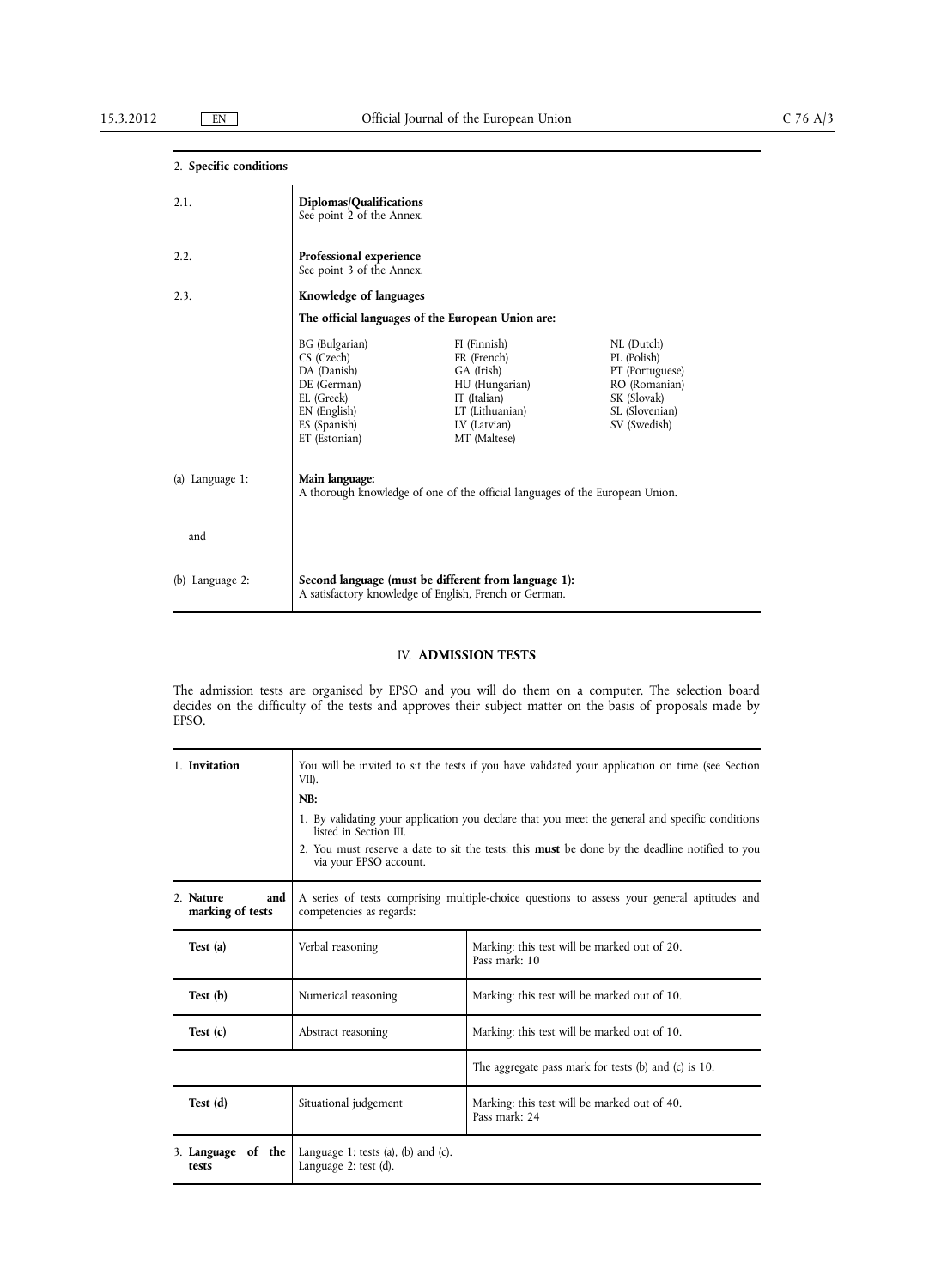## V. **ASSESSMENT CENTRE**

| 1. Invitation        | You will be invited to the assessment centre:                                                                                                                                                                                           |  |  |
|----------------------|-----------------------------------------------------------------------------------------------------------------------------------------------------------------------------------------------------------------------------------------|--|--|
|                      | - if you have obtained the pass marks in the admission tests, and                                                                                                                                                                       |  |  |
|                      | — if you have obtained one of the highest aggregate marks (2) for the admission tests, and                                                                                                                                              |  |  |
|                      | - if the assessment made on the basis of the information given in your online application (?)<br>shows that you fulfil the general and specific conditions listed in Section III.                                                       |  |  |
|                      | The number of candidates invited to the assessment centre will be approximately 2,5 times the<br>number of successful candidates indicated in the competition notice and it will be published on<br>EPSO's website (www.eu-careers.eu). |  |  |
| 2. Assessment centre | The role of the assessment centre is to assess the following competencies:                                                                                                                                                              |  |  |
|                      | A. Specific competencies in the field                                                                                                                                                                                                   |  |  |
|                      | Specific competencies in the field will be tested through the case study alone.                                                                                                                                                         |  |  |
|                      | B. General competencies (4):                                                                                                                                                                                                            |  |  |
|                      | - Analysis and problem-solving<br>- Communication                                                                                                                                                                                       |  |  |
|                      |                                                                                                                                                                                                                                         |  |  |
|                      | - Delivering quality and results                                                                                                                                                                                                        |  |  |
|                      | - Learning and development                                                                                                                                                                                                              |  |  |
|                      | - Prioritising and organising                                                                                                                                                                                                           |  |  |
|                      | $-$ Resilience                                                                                                                                                                                                                          |  |  |
|                      | - Working with others<br>— Leadership                                                                                                                                                                                                   |  |  |
|                      |                                                                                                                                                                                                                                         |  |  |
|                      | The general competencies will be tested by means $(5)$ of:                                                                                                                                                                              |  |  |
|                      | (a) a case study in the chosen field;<br>(b) a group exercise;                                                                                                                                                                          |  |  |
|                      | (c) an oral presentation;                                                                                                                                                                                                               |  |  |
|                      | (d) a structured interview.                                                                                                                                                                                                             |  |  |
|                      |                                                                                                                                                                                                                                         |  |  |
|                      | You will be invited to take part in a case study (6) in your chosen field (an integral part of the<br>overall assessment), and the other tests at the assessment centre, which will normally be held in<br>Brussels over 1 or 1½ days.  |  |  |
|                      | Each general competency will be tested twice, as follows:                                                                                                                                                                               |  |  |

| AD 5/AD 7                      | Case study  | Group exercise | Oral presenta-<br>tion | Structured inter-<br>view |
|--------------------------------|-------------|----------------|------------------------|---------------------------|
| Analysis and problem-solving   | $\mathbf X$ |                | X                      |                           |
| Communication                  | $\mathbf X$ |                | $\mathbf X$            |                           |
| Delivering quality and results | $\mathbf X$ |                | X                      |                           |
| Learning and development       |             | X              |                        | $\mathbf X$               |
| Prioritising and organising    | $\mathbf X$ | $\mathbf X$    |                        |                           |
| Resilience                     |             |                | $\mathbf X$            | $\mathbf X$               |
| Working with others            |             | X              |                        | $\mathbf X$               |
| Leadership                     |             | $\mathbf X$    |                        | $\mathbf X$               |

 $($ <sup>2</sup> ) Where a number of candidates tie for the last available place, they will all be invited to the assessment centre.

 $(3)$ ) This information will be verified against the supporting documents before the reserve list is drawn up (see Sections VI.1 and VII.2).

 $($ <sup>4</sup> ) Details of how these competencies are defined are set out in point 1.2 of the guide to open competitions.

<sup>(</sup> 5 ) The content of these exercises is approved by the selection board.

<sup>(</sup> 6 ) For organisational reasons, the case study may be organised in test centres in the Member States and/or in Brussels, separately from the other assessment centre tests.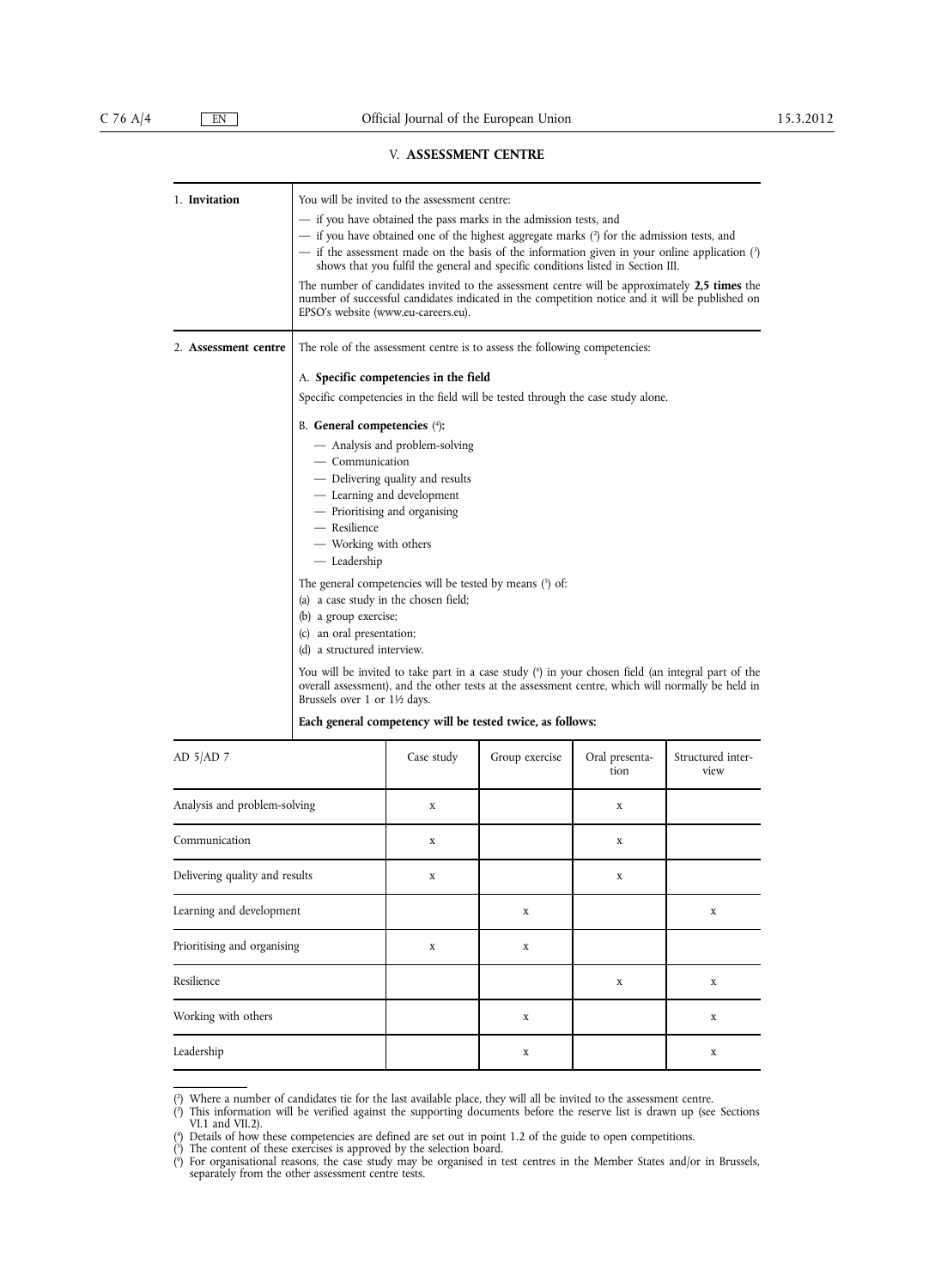|  | 3. Language for the<br>assessment centre |           | Language 2                                                      |
|--|------------------------------------------|-----------|-----------------------------------------------------------------|
|  | 4. Marking<br>breakdown<br>marks         | and<br>of | Specific competencies in the chosen field                       |
|  |                                          |           | Marked out of 20.                                               |
|  |                                          |           | Pass mark: 10                                                   |
|  |                                          |           | Weighting: 25 % of the overall mark                             |
|  |                                          |           | General competencies                                            |
|  |                                          |           | Each general competency will be marked out of 10.               |
|  |                                          |           | Pass mark:                                                      |
|  |                                          |           | 3 for each competency, and                                      |
|  |                                          |           | an aggregate of 50 out of 80 for all eight general competencies |
|  |                                          |           | Weighting: 75 % of the overall mark                             |

## VI. **RESERVE LISTS**

| 1. Candidates placed<br>on the reserve<br>lists | The selection board will place your name on the reserve list:<br>- if you have obtained the specified pass marks $(7)$ and are one of the candidates with the<br>highest aggregate marks in your assessment tests (see number of successful candidates,<br>Section I.1), and<br>- if your supporting documents show that you meet all the eligibility requirements.<br>The verification will be made in descending order until the number of candidates who can be<br>placed on the reserve list and who actually fulfil all the conditions for admission reaches the<br>threshold.<br>The files of candidates below this threshold will not be examined. If verification shows that the<br>information $\binom{8}{2}$ given by any candidate in their online application form is not borne out by<br>appropriate supporting documents, they will be disqualified from the competition. |
|-------------------------------------------------|-----------------------------------------------------------------------------------------------------------------------------------------------------------------------------------------------------------------------------------------------------------------------------------------------------------------------------------------------------------------------------------------------------------------------------------------------------------------------------------------------------------------------------------------------------------------------------------------------------------------------------------------------------------------------------------------------------------------------------------------------------------------------------------------------------------------------------------------------------------------------------------------|
| 2. Classification                               | The lists for each competition will be drawn up by field and by merit group (maximum of four<br>groups) and names will be listed in alphabetical order within each group.                                                                                                                                                                                                                                                                                                                                                                                                                                                                                                                                                                                                                                                                                                               |

## VII. **HOW TO APPLY**

|                                    | 1. <b>Online application</b> You must apply online by following the instructions on the EPSO website and particularly in the online application manual.<br>Deadline (including validation): 17 April 2012 at 12.00 (midday), Brussels time.  |
|------------------------------------|----------------------------------------------------------------------------------------------------------------------------------------------------------------------------------------------------------------------------------------------|
| 2. Submission<br>application files | of If you are one of the candidates invited to the assessment centre, you will have to bring<br>with you your full application file (signed online application form and supporting documents)<br>when you come to the assessment centre (9). |
|                                    | Procedure: see point 6.1 of the guide to open competitions.                                                                                                                                                                                  |

<sup>(</sup> 7 ) Where a number of candidates tie for the last available place, they will all be placed on the reserve list.

<sup>(</sup> 8 ) Information concerning the general conditions is verified by EPSO and that concerning the specific conditions by the selection board.

<sup>(</sup> 9 ) You will be notified in good time of the date when you have to attend the assessment centre via your EPSO account.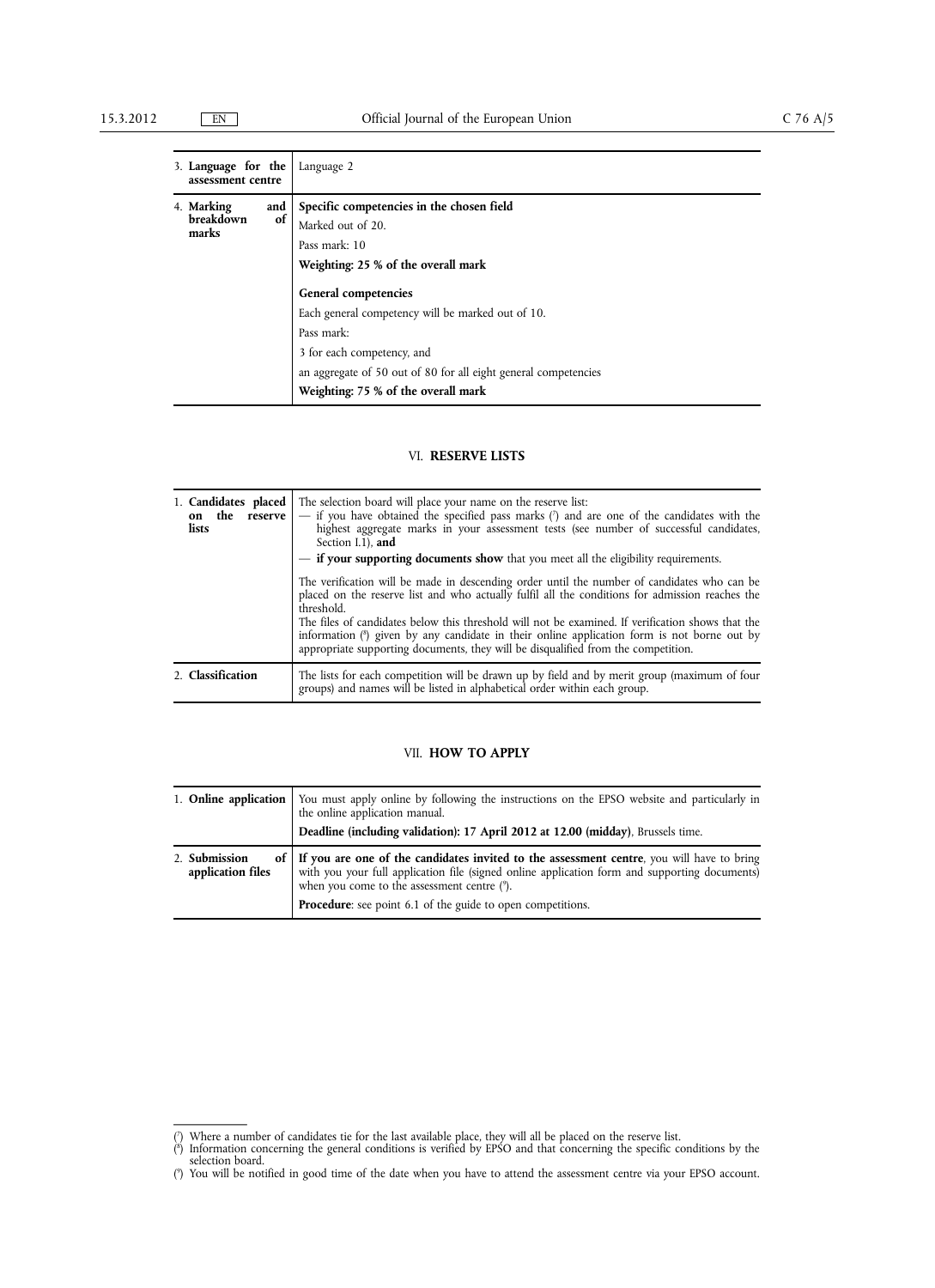#### *ANNEX*

## 1. **EUROPEAN PUBLIC ADMINISTRATION**

### 1. **Duties**

The general role of administrators in the field of European Public Administration is to support decision-makers in fulfilling the mission of their institution or body.

The main duties involved, which may vary from one institution to another, include:

- design, implementation, follow-up and control of programmes and action plans,
- management of resources including staff, finances and equipment,
- assisting decision-makers by means of written or oral contributions,
- drafting policy analysis briefings,
- external communication as well as internal reporting and communication,
- interservice and interinstitutional coordination and consultation, as well as relations with external stakeholders,
- drafting contracts, preparing calls for proposals and tender procedures, and participating in evaluation committees for monitoring selection procedures and the allocation of proposals.

#### 2. **Diplomas/Qualifications**

#### **Grade AD 5**

A level of education which corresponds to completed university studies of at least 3 years attested by a diploma.

#### Students in their final year at university may take part in the competition provided that their diploma is **awarded by 31 July 2012 at the latest.**

### **Grade AD 7**

A level of education which corresponds to completed university studies of at least 4 years attested by a diploma.

#### **Or**

A level of education which corresponds to completed university studies of at least 3 years attested by a diploma, followed by professional experience of at least 1 year relevant to the duties involved.

*NB:* The minimum of 1 year's professional experience cannot be counted towards the professional experience required under 3 below.

#### 3. **Professional experience**

### **Grade AD 5**

No professional experience is required.

#### **Grade AD 7**

At least 6 years' graduate-level professional experience relevant to the duties involved. Such professional experience is relevant only if acquired after the diploma giving access to the competition was obtained.

### 2. **LAW**

#### 1. **Duties**

The general role of administrators in the field of law is to support decision-makers in fulfilling the mission of their institution or body, provide legal counsel and advice to management and/or operational units within their department, and ensuring compliance with EU and national law.

The main duties involved, which may vary from one institution to another, include:

- assisting decision-makers by means of written or oral contributions,
- legal analysis, research, advice and assistance as well as supervision of legal matters,
- drafting legal documents,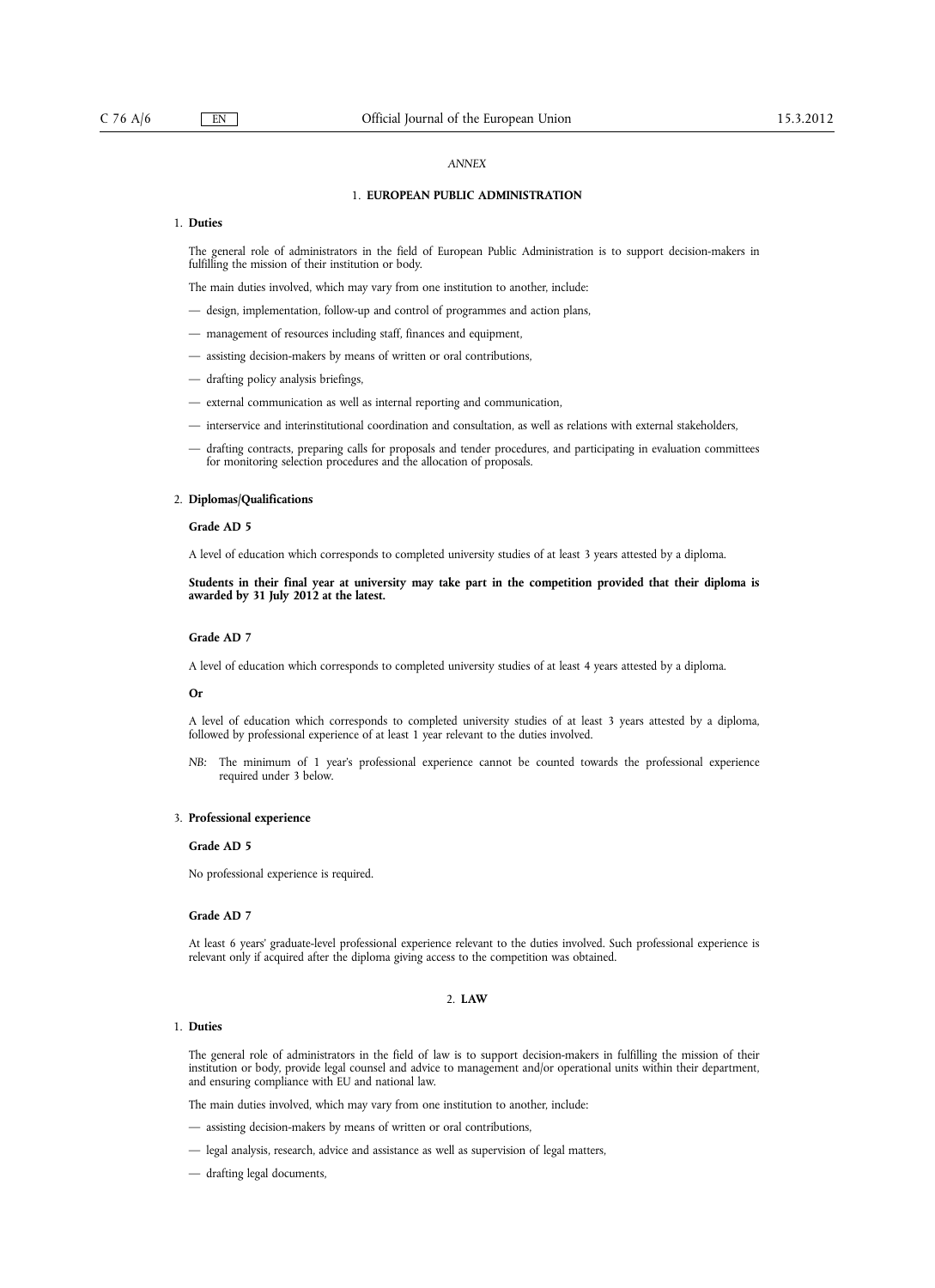- internal reporting and communication on legal matters,
- coordination with and consultation of other services on legal issues,
- management of resources including staff, finances and equipment,
- design, implementation, monitoring and control of programmes and action plans.

#### 2. **Diplomas/Qualifications**

### **Grade AD 5**

A level of education which corresponds to completed university studies of at least 3 years attested by a diploma in law.

Students in their final year at university may take part in the competition provided that their diploma is **awarded by 31 July 2012 at the latest.**

#### **Grade AD 7**

A level of education which corresponds to completed university studies of at least 4 years attested by a diploma in law.

#### **Or**

A level of education which corresponds to completed university studies of at least 3 years attested by a diploma in law, followed by professional experience of at least 1 year relevant to the duties involved.

*NB:* The minimum of 1 year's professional experience cannot be counted towards the professional experience required under 3 below.

### 3. **Professional experience**

## **Grade AD 5**

No professional experience is required.

#### **Grade AD 7**

At least 6 years' graduate-level professional experience relevant to the duties involved. Such professional experience is relevant only if acquired after the diploma giving access to the competition was obtained.

### 3. **AUDIT**

#### 1. **Duties**

The general role of administrators in the field of audit is to support decision-makers in fulfilling the mission of their institution or body.

They also work in areas such as financial, performance and internal audit. Auditors provide assurance and advisory services in all operational fields of the European Union with the aim of improving governance and management. This might involve operations in the 27 Member States and also in third countries.

The main duties involved, which may vary from one institution to another, include:

- external audit, and both financial audits and scrutiny of sound financial management, including implementation and reporting,
- external control and inspections, and improvement of control systems,
- internal audit, methodological support, advice and training,
- interservice coordination and consultation on audit issues,
- information and advice on audit issues.

#### 2. **Diplomas/Qualifications**

#### **Grade AD 5**

A level of education which corresponds to completed university studies of at least 3 years attested by a diploma relevant to the duties involved, or professional training/a professional qualification of an equivalent level relevant to those duties.

Students in their final year at university may take part in the competition provided that their diploma is **awarded by 31 July 2012 at the latest.**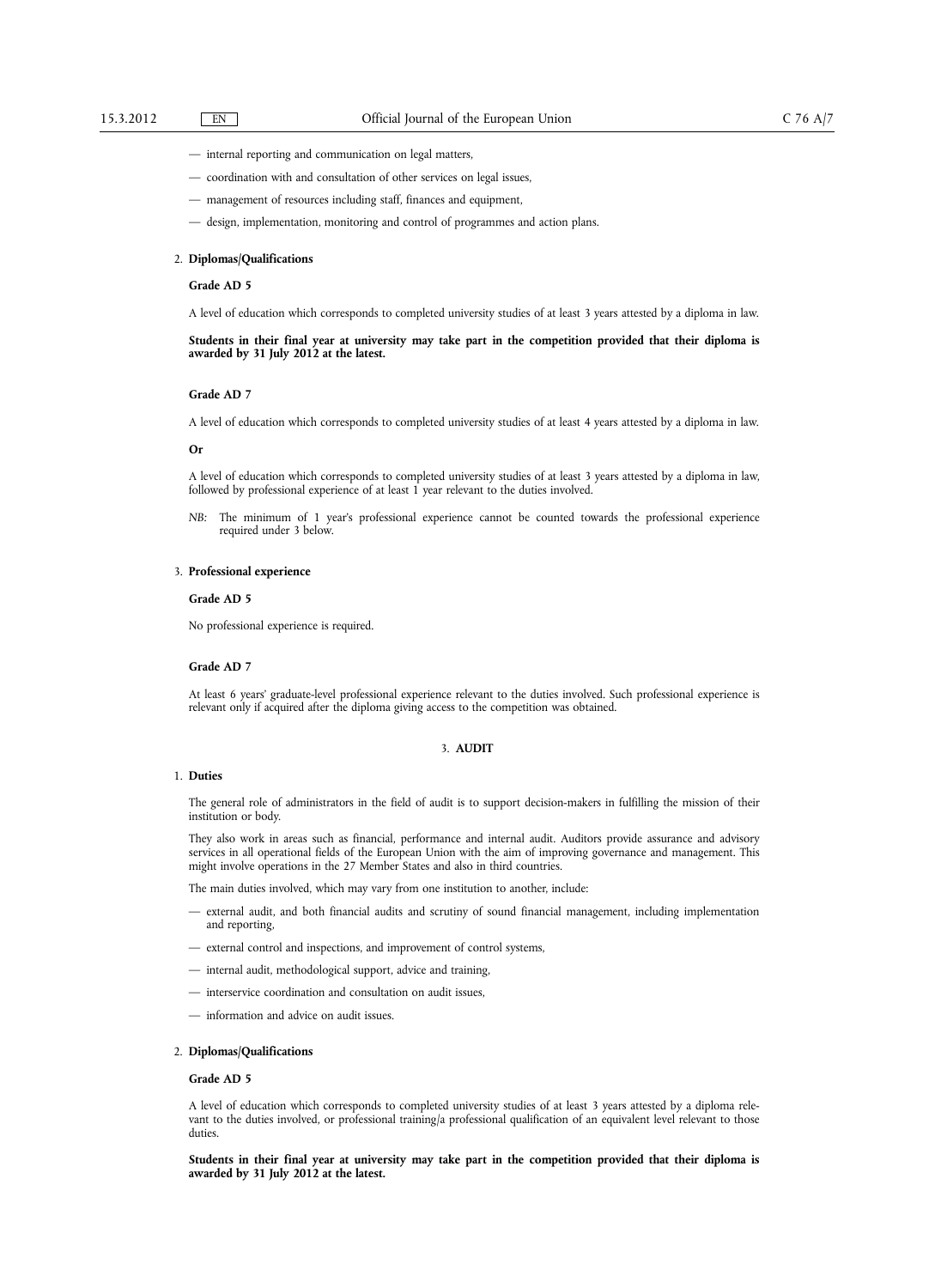### **Grade AD 7**

A level of education which corresponds to completed university studies of at least 4 years attested by a diploma relevant to the duties involved, or professional training/a professional qualification of an equivalent level relevant to those duties.

**Or**

A level of education which corresponds to completed university studies of at least 3 years attested by a diploma relevant to the duties involved, or professional training/a professional qualification of an equivalent level relevant to those duties, followed by professional experience of at least 1 year relevant to those duties.

*NB:* The minimum of 1 year's professional experience cannot be counted towards the professional experience required under 3 below.

Please note that you may be required to provide formal proof of the subjects studied so as to make it easier for the selection board to assess whether your qualifications are relevant.

#### 3. **Professional experience**

## **Grade AD 5**

No professional experience is required.

### **Grade AD 7**

At least 6 years' graduate-level professional experience relevant to the duties involved. Such professional experience is relevant only if acquired after the diploma giving access to the competition was obtained.

### 4. **COMMUNICATION**

## 1. **Duties**

The officials sought will work in one or more of the following areas:

- as a spokesperson and/or speech writer,
- internal and/or external communication,
- communication, press and broadcast information,
- communication and web-based information,
- strategic and crisis communication,
- relations with the press, broadcasting media, political circles, and the public at large,
- organising events related to the promotion of European Union policies and priorities,
- designing websites, blogs and other discussion sites.

Your duties will involve performing analyses and administrative, advisory and drafting work, including:

- implementing various aspects of communication and information policy,
- organising press conferences and audiovisual broadcasts,
- creating graphic elements/logos, posters, brochures, and documents in general,
- designing and producing graphics for the web,
- providing media support for top-level management,
- devising, implementing, and evaluating information and communication strategies, plans, campaigns, and activities through various media, depending on the target audience,
- drafting press releases, reports, and texts for various media (web, audiovisual, radio, publications, etc.),
- writing speeches and compiling reviews,
- analysing public opinion, the media, and the situation in the Member States,
- monitoring/issuing alerts and media impact analysis.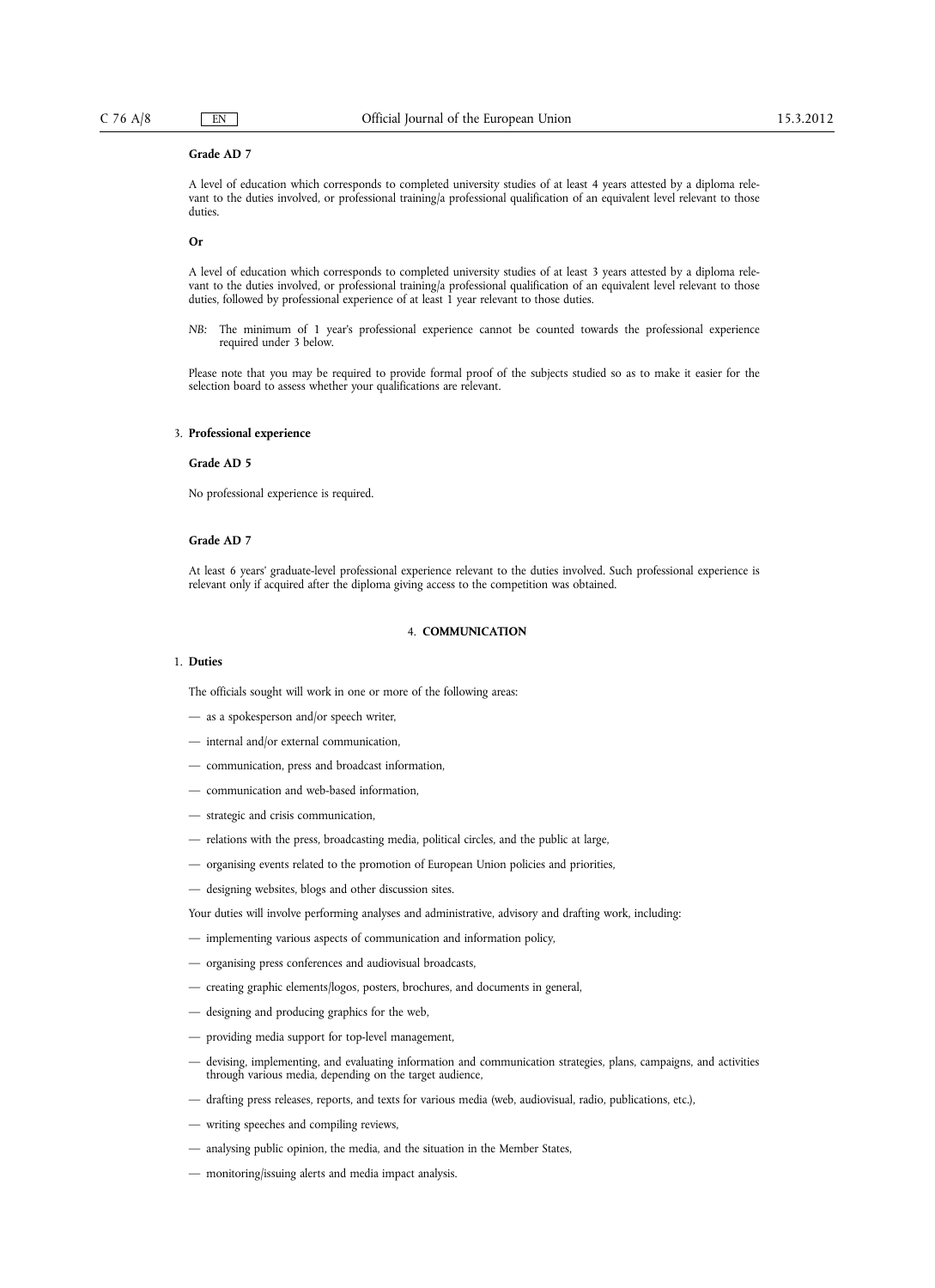#### 2. **Diplomas/Qualifications**

## **Grade AD 5**

A level of education which corresponds to completed university studies of at least 3 years attested by a diploma in one of the following fields: communication, media studies, journalism, public relations or political science.

Students in their final year at university may take part in the competition provided that their diploma is **awarded by 31 July 2012 at the latest.**

#### **Grade AD 7**

A level of education which corresponds to completed university studies of at least 4 years attested by a diploma in one of the following fields: communication, media studies, journalism, public relations or political science.

#### **Or**

A level of education which corresponds to completed university studies of at least 3 years attested by a diploma in one of the following fields: communication, media studies, journalism, public relations or political science; followed by professional experience of at least 1 year relevant to the duties involved.

*NB:* The minimum of 1 year's professional experience cannot be counted towards the professional experience required under 3 below.

#### 3. **Professional experience**

#### **Grade AD 5**

No professional experience is required.

## **Grade AD 7**

At least 6 years' graduate-level professional experience relevant to the duties involved. Such professional experience is relevant only if acquired after the diploma giving access to the competition was obtained.

#### 5. **EXTERNAL RELATIONS**

#### 1. **Duties**

The general role of administrators in the field of External Relations is to implement and to take part in the definition of the foreign policy of the European Union (EU), which derives from the bilateral and multilateral agreements signed by the EU, the external aspect of EU internal policies, and from the EU's common foreign and security policy and the common defence policy. The career of external relations officials can include postings to EU delegations.

The main duties involved include:

- implementing bilateral, regional, and multilateral agreements between the EU and third countries and international organisations,
- contributing towards the coordination of the common foreign and security policy with the external aspect of EU internal policies,
- coordinating the external action of the EU in liaison with Member States and various EU institutions,
- sustaining diplomatic relations with EU partner countries and promoting EU interests,
- external and internal communication, and relations with outside bodies, in particular embassies, international and regional organisations, and civil society,
- political reporting, drafting political analysis notes and briefings for decision-makers,
- organising and taking part in high-level meetings subject to official protocol,
- working closely with EU delegations around the world.